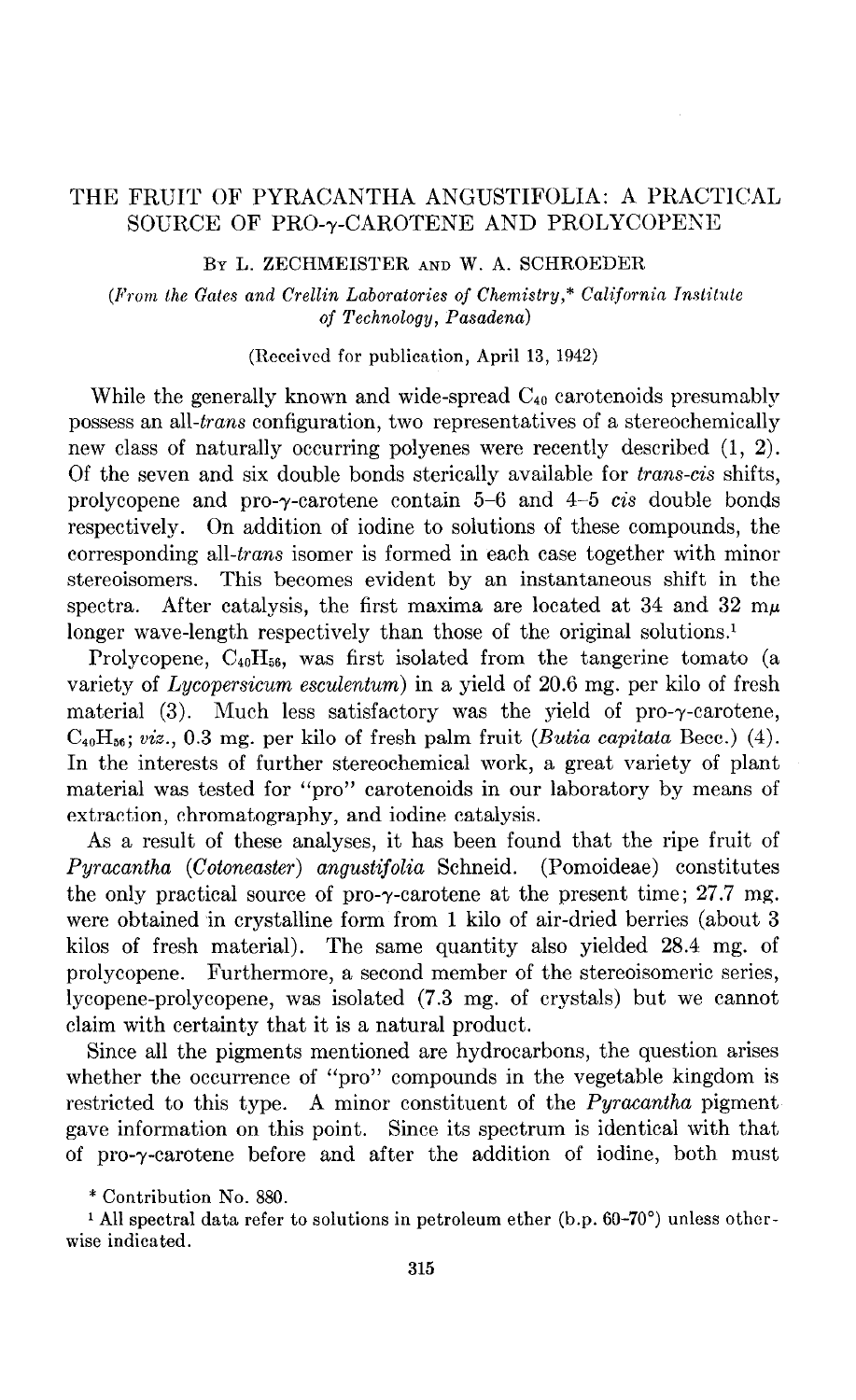possess a similar chromophore. On the other hand, the behavior of the compound in the partition test and especially its increased adsorption affinity as compared with pro- $\gamma$ -carotene (and even  $\gamma$ -carotene) prove the presence of a hydroxyl group. Because of the small quantities available, this monohydroxy pro-y-carotene has not yet been prepared in crystalline form.

It should be noted that all "pro" compounds known at the present time possess at least one aliphatic end-group in their molecules.

We wish to thank Dr. W. Hertrich, Curator of the Huntington Botanical Garden, for his courtesy, and Dr. G. Oppenheimer as well as Mr. G. Swinehart for the microanalyses.

## EXPERIMENTAL

The Pyracantha berries were picked in November and December in Southern California and dried in air at room temperature. On prolonged standing the yields diminish rapidly. 1 kilo of the air-dried material was coarsely ground in a mill, kept under peroxide-free ether for 3 hours, then filtered on a Buchner funnel, washed with ether, and treated once more in the same manner. The extract (4.5 liters) was saponified for a day by keeping it over concentrated methanolic potassium hydroxide. After addition of water the ether solution was washed alkali-free. (The dark wash water did not contain carotenoids.) The solution was dried rapidly with sodium sulfate and evaporated. In order to remove small quantities of ether which would disturb the subsequent adsorption, some petroleum ether was added and the evaporation repeated.

The solution of the dark red, viscous residue in 1 liter of petroleum ether was chromatographed in a large percolator  $(45 \times 20 \times 8 \text{ cm.})$  on calcium hydroxide (Shell brand lime, chemical hydrate, 98 per cent passing through a 325 mesh screen). The chromatogram was developed with 5 liters of petroleum ether and then with the same solvent containing 1 per cent acetone. The complicated chromatogram was composed of three sections:  $(a)$  a strongly adsorbed, poorly differentiated top section  $(7 \text{ cm. wide})$ ,  $(b)$ a main section (6 cm.) containing several orange and yellow zones including prolycopene and pro- $\gamma$ -carotene, and  $(c)$  the lowest section of the cone, occupied by large amounts of  $\beta$ -carotene preceded and followed by some of its stereoisomers. This last section and the yellow, fluorescing filtrate were discarded.

The percolator was inverted and the cone removed in one piece by tapping on the glass with the palm of the hand; the three sections were separated by cutting.

Fractionation of Main Section-After elution with alcohol the pigments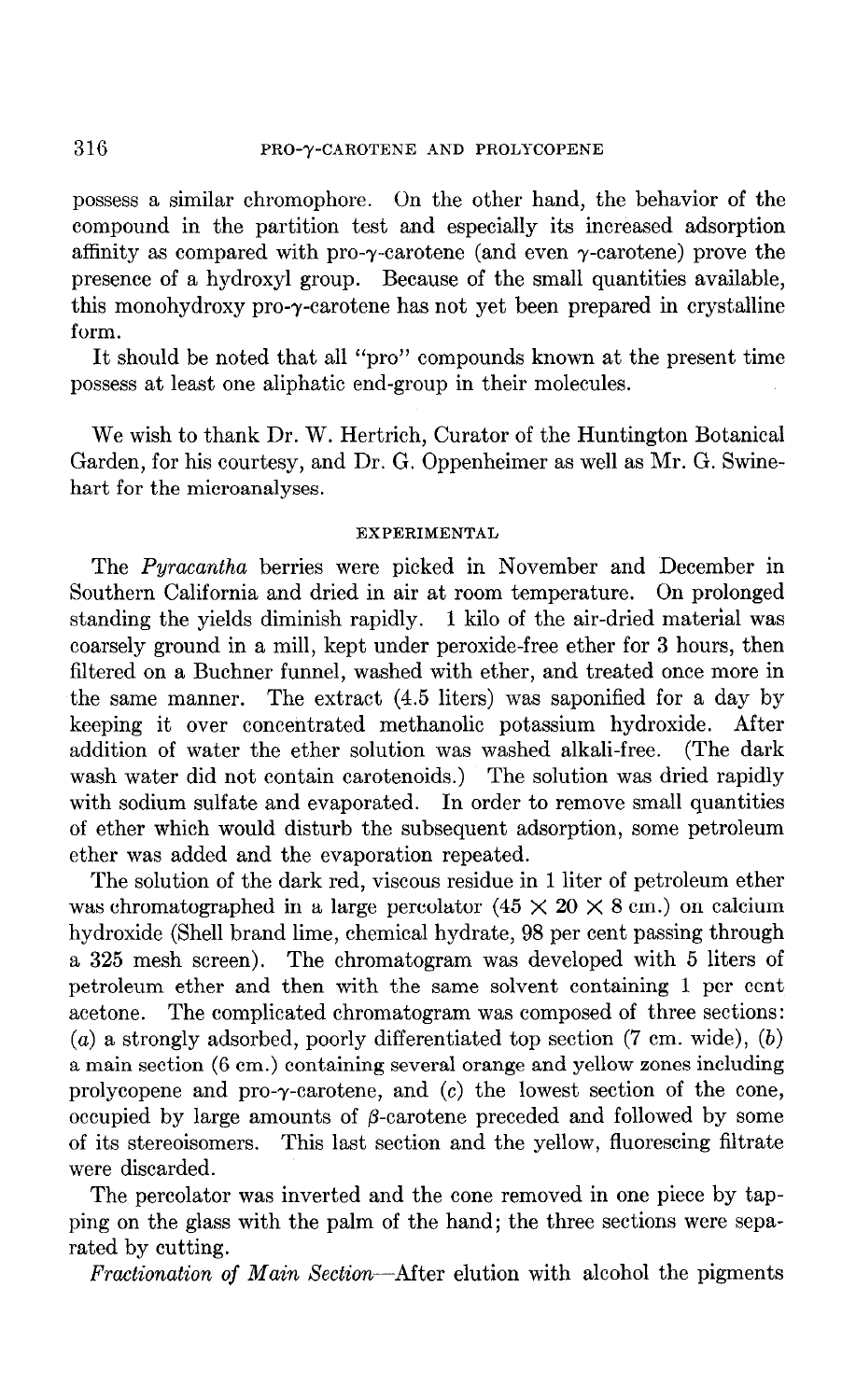were transferred to petroleum ether and developed on a calcium hydroxide column  $(28 \times 7 \text{ cm.})$  with petroleum ether containing 2 per cent acetone. The chromatogram had the following appearance (the figures on the left denote the width of the zones).

80 mm., several minor layers near top 35 " bright orange, prolycopene  $(470.5, 441 \text{ m}\mu)$ 5 " orange, traces 12 " yellow, unidentified Pigment 1 (464, 438 m $\mu$ ) 10 " several minor layers 50 " orange, pro- $\gamma$ -carotene (462, 432.5 m $\mu$ ) 10 " yellow, unidentified Pigment 2 (457.5, 430.5 m $\mu$ ) 20 " several minor layers

The presence of pro- $\gamma$ -carotene and of prolycopene was detected by the addition of iodine to the respective solutions in a spectroscopic cell. By this catalysis intense new spectra appeared almost instantaneously (493, 460 m $\mu$  and 501.5, 470 m $\mu$ ).

 $Pro- \gamma$ -carotene-This zone was rechromatographed and developed with petroleum ether containing 2 per cent acetone; the main component was eluted with ether. Upon evaporation of the ether in vacuo a dark red, crystalline residue remained. The latter was dissolved in the minimum amount of benzene at 20" and transferred into a 15 cc. centrifuge tube with a dropper. About 10 cc. of methanol were then added with stirring, first drop by drop until red crystals appeared, and later more rapidly. After standing in ice water for  $\frac{1}{2}$  hour, the crystals were centrifuged and washed with methanol in the same tube. After recrystallization from benzene and methanol, the yield was 25.1 mg. The mother liquor gave 2.6 mg. The total yield corresponds to 45 per cent of the pro-y-carotene content of  $Pyracantha$  as estimated photometrically.  $M.p., 121-122°$  (corrected) (after softening near 119 $^{\circ}$ ; the sealed tube was filled with  $CO_{2}$ ; the sample was introduced into the Berl block 20" below the melting point). The crystal form has been described (4). The partition behavior (petroleum ether-95 per cent methanol) was epiphasic. A mixed chromatogram with pro-ycarotene from Butia capitata established the identity of the two samples. For the purpose of analysis the substance was dried at  $50^{\circ}$  in a high vacuum for 45 minutes. It was free of ash.

Analysis- $C_{40}H_{56}$ . Calculated. C 89.48, H 10.52 Found. "89.79, 89.94, "10.55, 10.52 Mol. wt. (in exaltone), calculated, 537; found, 558

The absorption maxima in carbon disulfide were  $492.5$ ,  $459 \text{ m}\mu$  (after the addition of iodine, 529.5, 491.5 m $\mu$ ); in benzene, 475.5, 446.5 m $\mu$  (with iodine, 506.5, 472 m $\mu$ ); and in petroleum ether, 462, 432.5 m $\mu$ , (with iodine,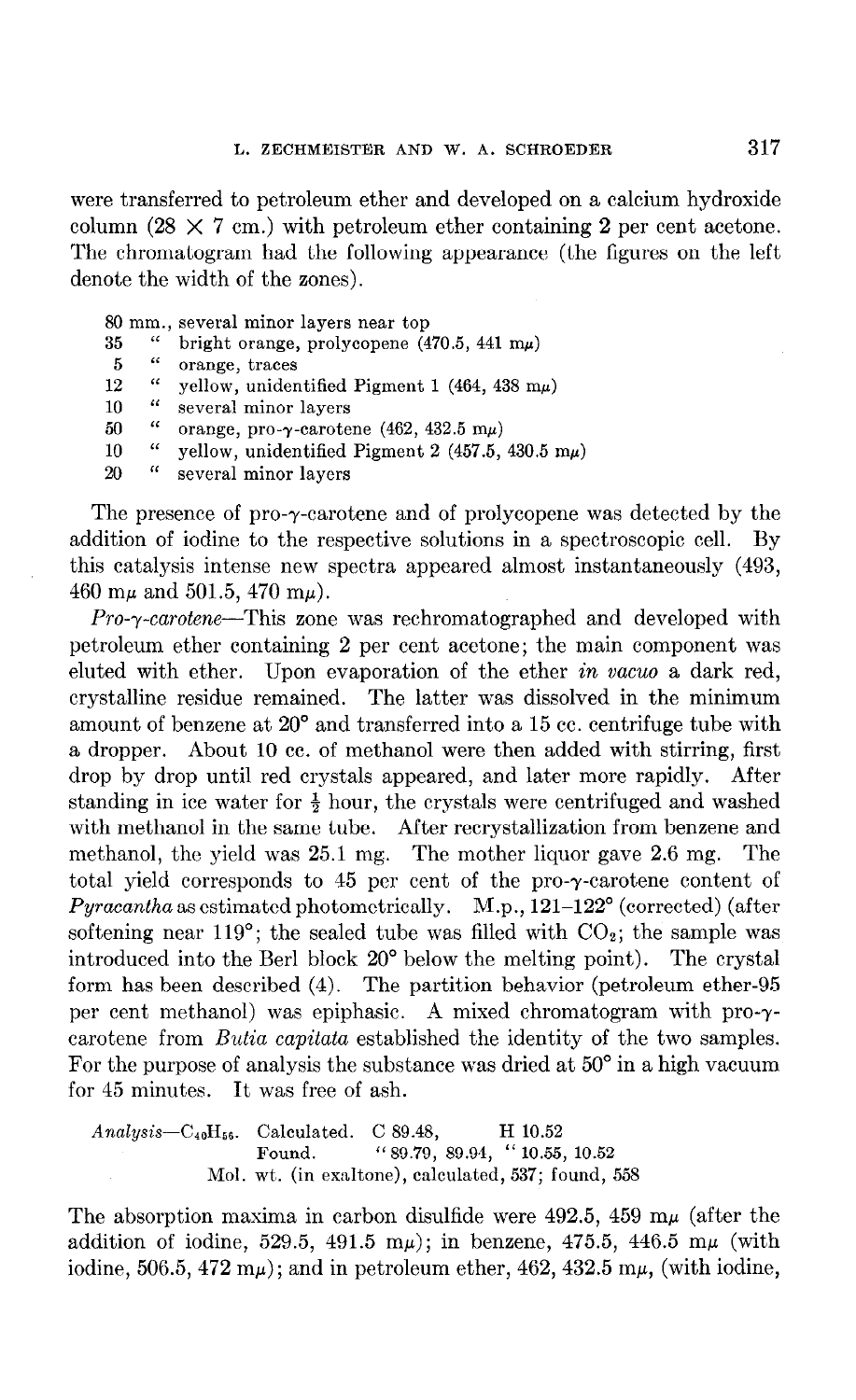493, 460 m $\mu$ ). In all cases a slight shadow was observed at about 30 m $\mu$ longer wave-length than the first maximum.

Prolycopene-This layer was cut out and rechromatographed. By developing with petroleum ether containing 5 per cent acetone, minor layers were separated. The main pigment was then eluted and isolated as described for pro- $\gamma$ -carotene. A recrystallization was not carried out in this case. The yield was 28.4 mg.; *i.e.*, about 40 per cent of the quantity contained in the original extract as estimated photometrically. M.p.,  $110.5-111.5^{\circ}$  (corrected). The shape of the crystals and their solubility corresponded with those of a sample from tangerine tomatoes. A mixed chromatogram showed no separation. In the partition test (petroleum ether-95 per cent methanol) epiphasic behavior was observed. For the purpose of analysis the sample was dried in a high vacuum at room temperature for 45 minutes.

```
Analysis-C_{40}H_{56}Calculated. C 89.48, H 10.52 
Found. ''89.39, " 10.63 (corrected for 0.7 \% ash)
    Mol. wt. (in exaltone), calculated, 537; found, 575
```
The absorption maxima in carbon disulfide were 500, 468  $m\mu$  (with iodine, 542.5, 502.5, 468.5 m $\mu$ ); in benzene, 482.5, 453 m $\mu$  (with iodine, 518.5, 483, 452.5 m $\mu$ ); and in petroleum ether, 470.5, 441 m $\mu$  (with iodine, 501.5, 469.5, 439.5 m $\mu$ ).

Minor Pigments-The unidentified Pigment 1, after having been rechromatographed, showed absorption maxima at  $464.5$ ,  $435.5$  m $\mu$  which were shifted on iodine catalysis to  $469, 439 \text{ m}\mu$ . This equilibrium mixture when chromatographed and developed with petroleum ether containing 5 p3r cent acetone separated into five layers; the spectrum of the main pigment, adsorbed near the top, was  $471, 442$  m $\mu$ .

The unidentified Pigment 2, after having been rechromatographed and treated with iodine, separated upon chromatographing into two isomers (458, 431 m $\mu$  and 454, 426 m $\mu$  respectively, from the top of the column) which gave identical spectra (457, 429 m $\mu$ ) on treatment with iodine.

Fractionation of Top Section-The pigments were eluted with alcohol, trarsferred to petroleum ether, and developed on calcium hydroxide in a smaller percolator (30  $\times$  11  $\times$  6 cm.) with the solvent mentioned containing 5 per cent acetone. Five main fractions (Fractions I to V from top to bottom) appeared, each consisting of several pigments.

Fraction I (which among other pigments contained some lutein) and Fraction III were of no particular interest.

Fraction II, when rechromatographed and developed with 10 per cent acetone in petroleum ether, separated into nine components; viz., lycopene, two neolycopenes, a monohydroxy pro-y-carotene, and five minor layers.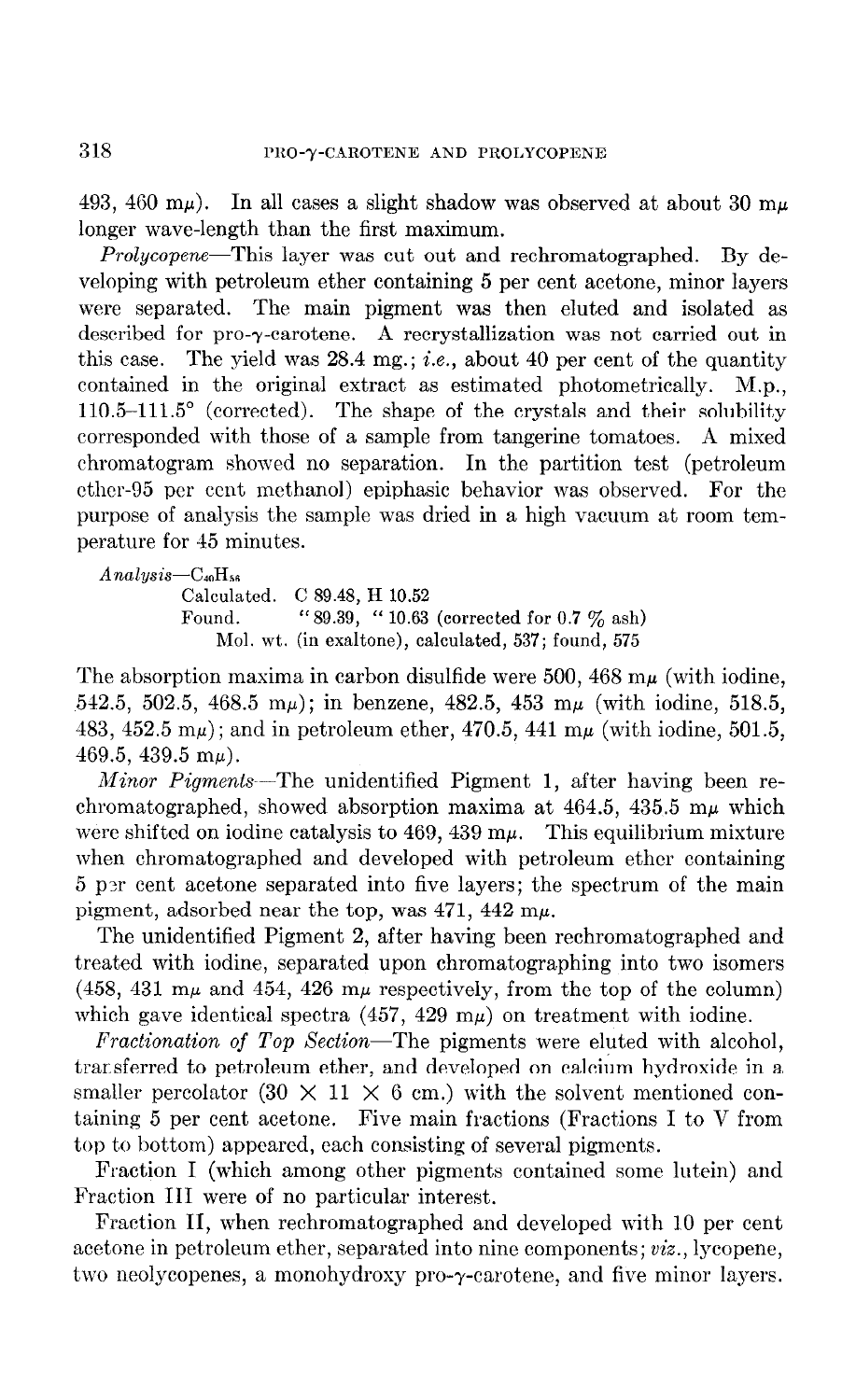The monohydroxy pro-y-carotene zone was rechromatographed and was then homogeneous. The main absorption maxima were 461.5, 432.5  $m\mu$  and on iodine catalysis, 492.5, 459  $m\mu$ . In contrast to pro- $\gamma$ -carotene this pigment was present in both phases if a drop of water was added to the solution in a petroleum ether-methanol mixture. When a petroleum ether solution was shaken with 90 per cent methanol, epiphasic behavior was observed. The adsorbability is also conclusive evidence for the presence of a hydroxyl group. On calcium hydroxide the compound is adsorbed below lycopene but much above pro- $\gamma$ -carotene, as shown by mixed chromatograms. Furthermore, after the addition of iodine a main component is formed which does not separate on the column from a monohydroxy-y-carotene (probably rubixanthin) obtained from another source. Finally, monohydroxy pro-y-carotene is also adsorbed on calcium carbonate from petroleum ether, which, as is well known, does not occur with hydrocarbon carotenoids.

Fraction IV consisted mainly of an orange pigment which showed maxima at 474, 442.5 m $\mu$  (with iodine, 501.5, 469.5, 439 m $\mu$ ). In carbon disulfide the corresponding figures were 504, 471.5  $m\mu$  and 543, 502.5, 468  $m\mu$ . This stereoisomer of lycopene was eluted with ether and crystallized as described above for pro- $\gamma$ -carotene. The yield was 7.3 mg.; m.p., 97-98" (corrected) ( after softening). The main pigment formed by iodine catalysis did not separate from tomato lycopene in a mixed chromatogram.

 $Analysis-C_{40}H_{56}$ . Calculated. Mol. wt. 537 Found.  $\frac{1}{2}$   $\frac{1}{2}$   $\frac{1}{2}$   $\frac{1}{2}$   $\frac{1}{2}$   $\frac{1}{2}$   $\frac{1}{2}$   $\frac{1}{2}$   $\frac{1}{2}$   $\frac{1}{2}$   $\frac{1}{2}$   $\frac{1}{2}$   $\frac{1}{2}$   $\frac{1}{2}$   $\frac{1}{2}$   $\frac{1}{2}$   $\frac{1}{2}$   $\frac{1}{2}$   $\frac{1}{2}$   $\frac{1}{2}$   $\frac{1}{2}$   $\frac{$ 

Fraction V, when rechromatographcd on calcium hydroxide with 25 per cent ligroin in benzene, separated into several minor carotenoids and two main pigments with  $\gamma$ -carotene spectra (495, 462 m $\mu$  and 494, 461 m $\mu$ ). On addition of iodine maxima of shorter wave-length appeared. Both have been crystallized and will be investigated. As remarked earlier (4) some observations seem to point to the existence of two  $\gamma$ -carotenes, which possibly differ only in the position of the isolated double bond.

## SUMMARY

Ripe fruit of *Pyracantha (Cotoneaster) angustifolia* Schneid. constitutes the best practical source for the isolation of pro- $\gamma$ -carotene,  $C_{40}H_{56}$ , and a good source for prolycopene,  $C_{40}H_{56}$ , both of which possess partially cis configurations. The yields were  $27.7$  mg. of crystallized pro- $\gamma$ -carotene and 28.4 mg. of prolycopene from I kilo of air-dried berries. A close stereoisomer of prolycopene was also isolated (7.3 mg.) and a monohy $d$ roxy pro- $\gamma$ -carotene observed in solution.